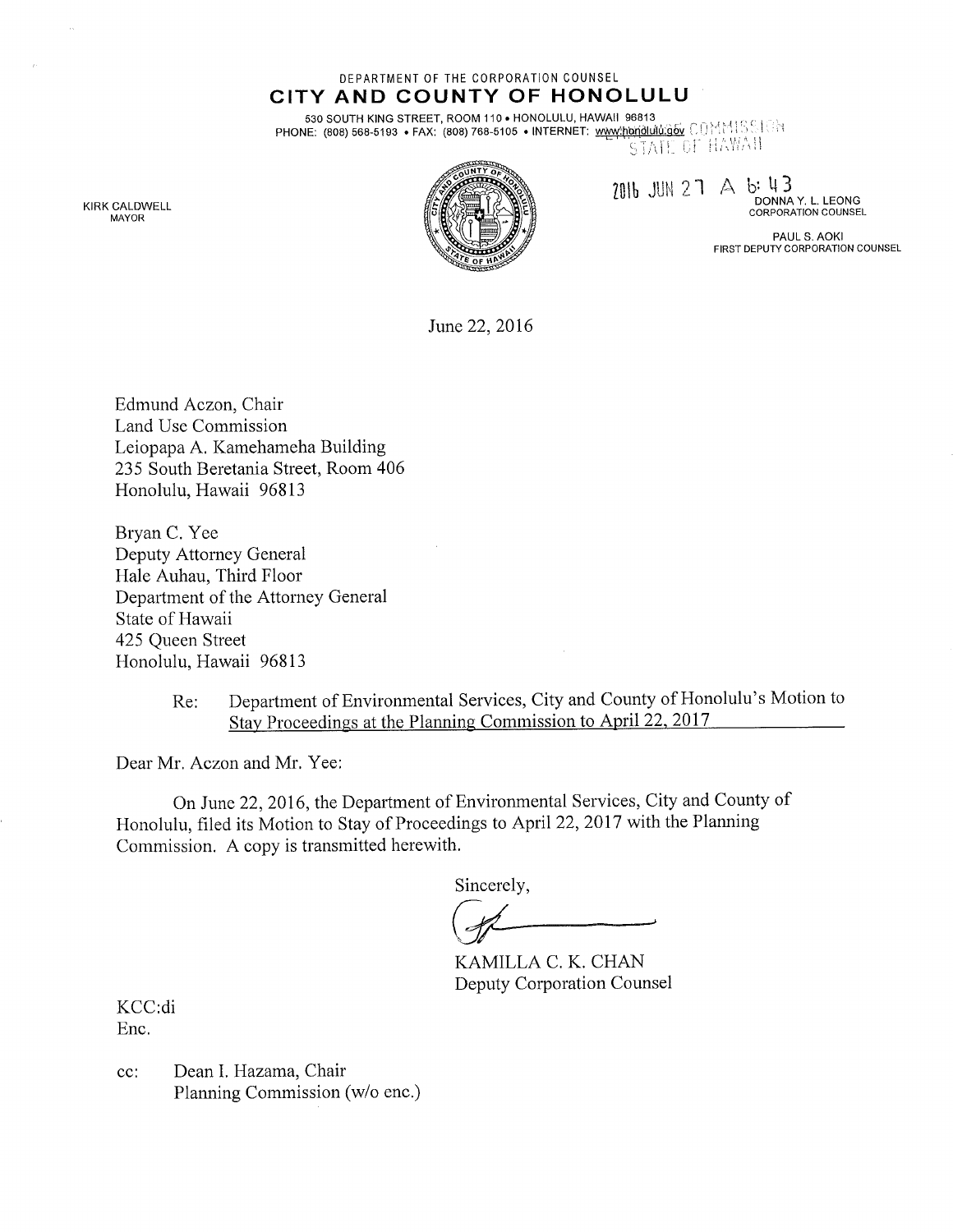Edmund Aczon Bryan C. Yee June 22, 2016 Page 2

 $\langle \cdot \rangle$ 

 $\bar{\gamma}$  $\bar{\bar{t}}$ 

> Calvert G. Chipchase IV, Esq. Christopher T. Goodin, Esq. Cades Schutte, LLP (w/o enc.)

> Ian L. Sandison, Esq. Arsima A. Muller, Esq. Carlsmith Ball LLP (w/o enc.)

Richard D. Wurdeman, Esq. (w/o enc.)

Don S. Kitaoka Deputy Corporation Counsel (w/o enc.)

Jennifer D. Waihee-Polk Deputy Corporation Counsel (w/o enc.)

09-01760/503609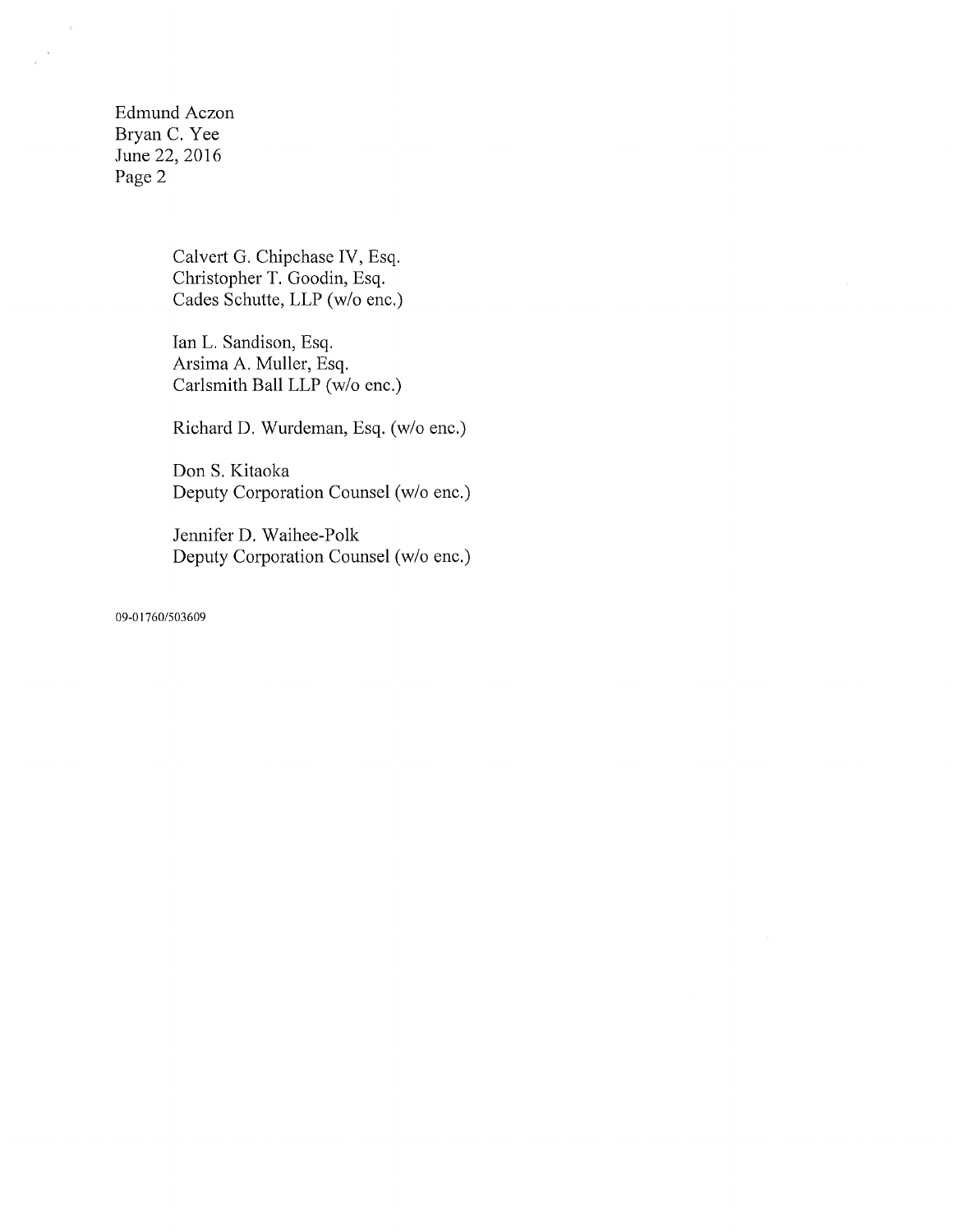LANO USE COMMISSION STATE OF HAWAII

 $2016$  JUN 27 A  $\,$  b: 43

**16** JUN 22 P12 56

DELLICI, HTVANIJAC ידי נו<del>צ</del>א<br>'ניינוס איץ **דוג**'

## DONNA Y. L. LEONG, 3226 Corporation Counsel KAMILLA C. K. CHAN, 9184 Deputy Corporation Counsel City and County of Honolulu Honolulu, Hawaii 96813 Telephone: 768-5168

### Attorneys for Applicant DEPARTMENT OF ENVIRONMENTAL SERVICES, CITY AND COUNTY OF HONOLULU

### BEFORE THE PLANNING COMMISSION OF THE CITY AND COUNTY OF HONOLULU

### STATE OF HAWAII

) ) ) ) ) ) ) ) ) ) ) ) ) ) ) ) )

> ) ) ) ) )

In the Matter of the Application of

### DEPARTMENT OF ENVIRONMENTAL SERVICES, CITY AND COUNTY OF HONOLULU

For A New Special Use Permit To Supersede Existing Special Use Permit To Allow A 92.5-Acre Expansion And Time Extension For Waimanalo Gulch Sanitary Landfill, Waimanalo Gulch, O'ahu, Hawai'i, Tax Map Key: 9-2-03:72 And 73

In the Matter of the Application of DEPARTMENT OF ENVIRONMENTAL SERVICES, CITY AND COUNTY OF HONOLULU

To delete Condition No. 14 of Special Use Permit No. 2008/SUP-2 (also referred to as Land ) Use Commission Docket No. SP09-403) which states as follows: ) ) ) )

"14. Municipal solid waste shall be allowed at the WGSL up to July 31, 2012, provided that only ash and residue from H-POWER shall be allowed at the WGSL after July 31, 2012."

FILE NO. 2008/SUP-2

DEPARTMENT OF ENVIRONMENTAL SERVICES, CITY AND COUNTY OF HONOLULU'S MOTION TO STAY PROCEEDINGS TO APRIL 22, 2017; MEMORANDUM IN SUPPORT OF MOTION TO STAY; EXHIBIT A; CERTIFICATE OF SERVICE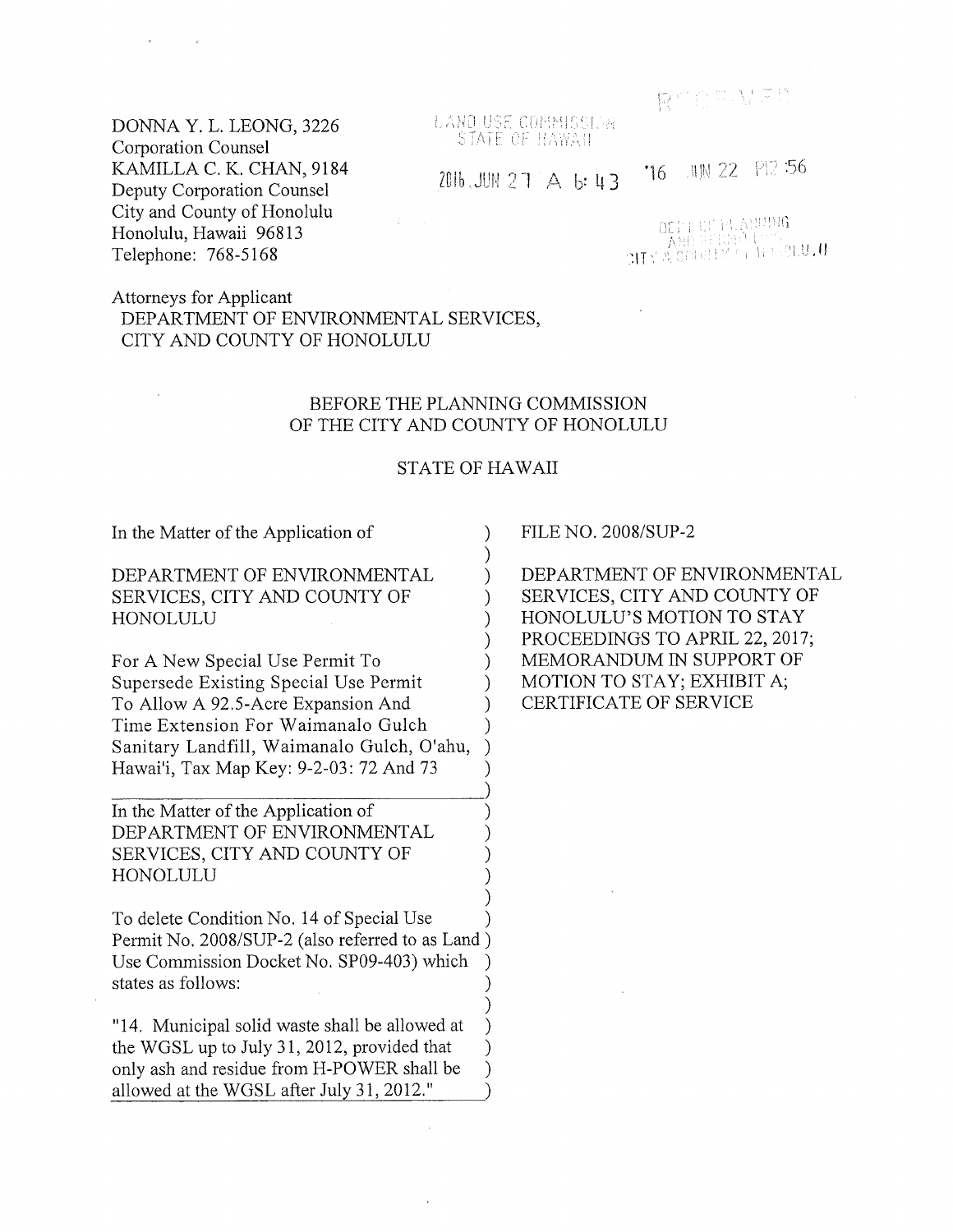### DEPARTMENT OF ENVIRONMENTAL SERVICES CITY AND COUNTY OF HONOLULU'S **MOTION TO STAY PROCEEDINGS TO APRIL 22, 2017**

Comes now Petitioner DEPARTMENT OF ENVIRONMENTAL SERVICES, CITY AND COUNTY OF HONOLULU, by and through its attorneys, DONNA Y. L. LEONG, Corporation Counsel, and KAMILLA C. K. CHAN, Deputy Corporation Counsel, under Section 2-67 of the Rules of the Planning Commission, and hereby respectfully requests that the Planning Commission stay the proceedings in the above-captioned matters to April 22, 2017.

A stay of the proceedings before the Planning Commission to April 22, 2017, will allow the parties the time needed to implement additional alternative uses or disposal methods to further reduce the amount of waste accepted at the Waimanalo Gulch Sanitary Landfill so that the parties may better explore options for resolving these matters.

DATED: Honolulu, Hawaii, June 22, 2016.

DONNA Y. L. LEONG Corporation Counsel

By

KAMILLA C. K. CHAN Deputy Corporation Counsel Attorneys for Applicant DEPARTMENT OF ENVIRONMENTAL SERVICES, CITY AND COUNTY OF HONOLULU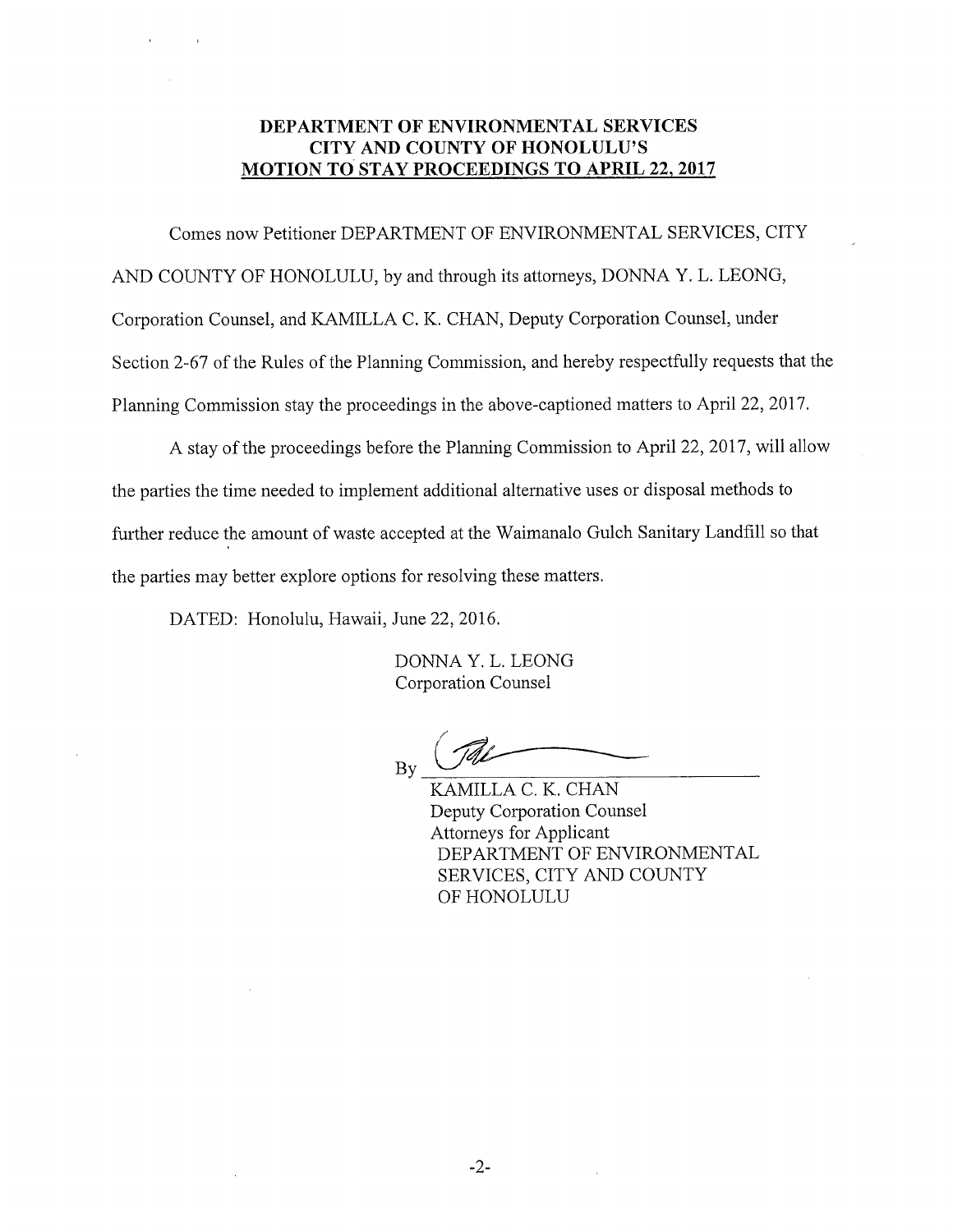### BEFORE THE PLANNING COMMISSION OF THE CITY AND COUNTY OF HONOLULU

 $\mathbf{r}$ 

 $\sim$ 

## STATE OF HAWAII

| In the Matter of the Application of                                                                                                                                                      | <b>FILE NO. 2008/SUP-2</b>                        |
|------------------------------------------------------------------------------------------------------------------------------------------------------------------------------------------|---------------------------------------------------|
| DEPARTMENT OF ENVIRONMENTAL<br>SERVICES, CITY AND COUNTY OF<br>HONOLULU                                                                                                                  | MEMORANDUM IN SUPPORT OF<br><b>MOTION TO STAY</b> |
| For A New Special Use Permit To<br>Supersede Existing Special Use Permit<br>To Allow A 92.5-Acre Expansion And                                                                           |                                                   |
| Time Extension For Waimanalo Gulch<br>Sanitary Landfill, Waimanalo Gulch, O'ahu,<br>Hawai'i, Tax Map Key: 9-2-03: 72 And 73                                                              |                                                   |
| In the Matter of the Application of<br>DEPARTMENT OF ENVIRONMENTAL<br>SERVICES, CITY AND COUNTY OF<br>HONOLULU                                                                           |                                                   |
| To delete Condition No. 14 of Special Use<br>Permit No. 2008/SUP-2 (also referred to as Land)<br>Use Commission Docket No. SP09-403) which<br>states as follows:                         |                                                   |
| "14. Municipal solid waste shall be allowed at<br>the WGSL up to July 31, 2012, provided that<br>only ash and residue from H-POWER shall be<br>allowed at the WGSL after July 31, 2012." |                                                   |

# MEMORANDUM IN SUPPORT OF MOTION TO STAY

## I. BRIEF SUMMARY OF PROCEDURAL HISTORY

In December 2008, the DEPARTMENT OF ENVIRONMENTAL SERVICES, CITY

AND COUNTY OF HONOLULU ("City" or "ENV") filed a State Special Use Permit ("SUP")

application to expand the existing Waimanalo Gulch Sanitary Landfill ("WGSL"). The

 $\sim$ 

application is designated as County SUP File No. 2008/SUP-2. The Planning Commission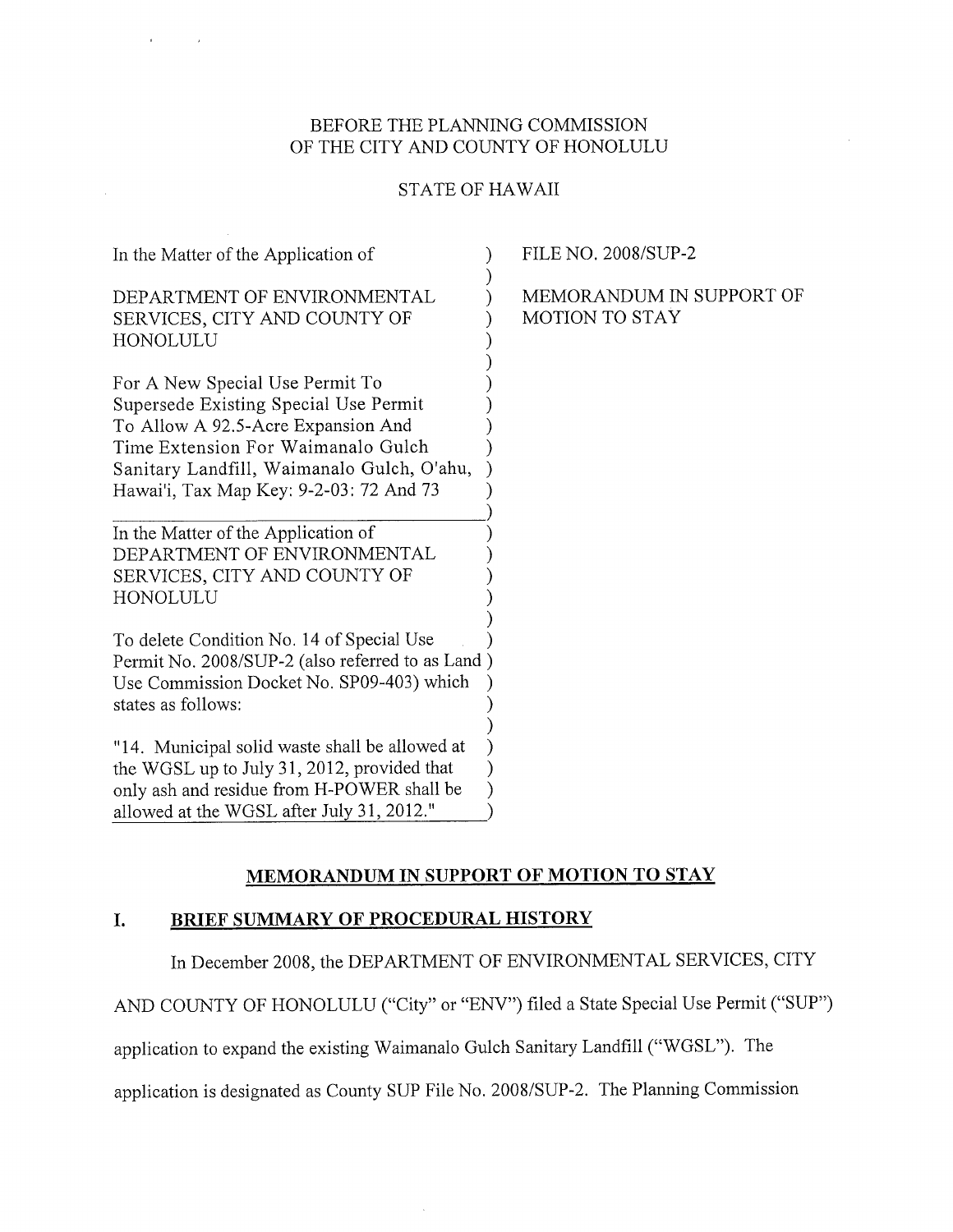recommended approval of the application, subject to ten conditions. The decision was set forth in the Planning Commission's Findings of Fact, Conclusions of Law, and Decision and Order dated August 4, 2009. The City did not object to any of the conditions imposed by this Commission.

The State Land Use Commission ("LUC") adopted the Planning Commission's Findings of Fact, Conclusions of Law, and Decision and Order as its own, but modified the decision by making the approval of the application subject to six additional conditions. In particular, Condition 14 prohibited any further disposal of municipal solid waste ("MSW") at the WGSL after July 31, 2012, and allowed only ash and residue from the H-POWER facility to be placed at the WGSL after July 31, 2012.

ENV appealed Condition 14 to the Circuit Court, which affirmed the LUC's order. ENV appealed the Circuit Court's decision to the Hawaii Supreme Court. Oral arguments were heard by the Supreme Court in February 2012.

In 2011, out of a concern that the Supreme Court would not rule on the appeal before the July 31, 2012 deadline, ENV filed a SUP Amendment Application to delete Condition 14. A contested case hearing was held and the ENV application has been fully briefed and is pending before the Planning Commission for deliberation and decision.

On May 4, 2012, the Supreme Court ruled in favor of ENV and struck down Condition 14. The Supreme Court ruled that the MSW deadline imposed by the LUC is inconsistent with the evidence in the record and not supported by substantial evidence. The Supreme Court also determined that because Condition 14 appeared to be material to the LUC's approval of the SUP, the approval could not stand without further consideration. Accordingly, the Court remanded the matter to the LUC for further hearings as the LUC deems appropriate to

-2-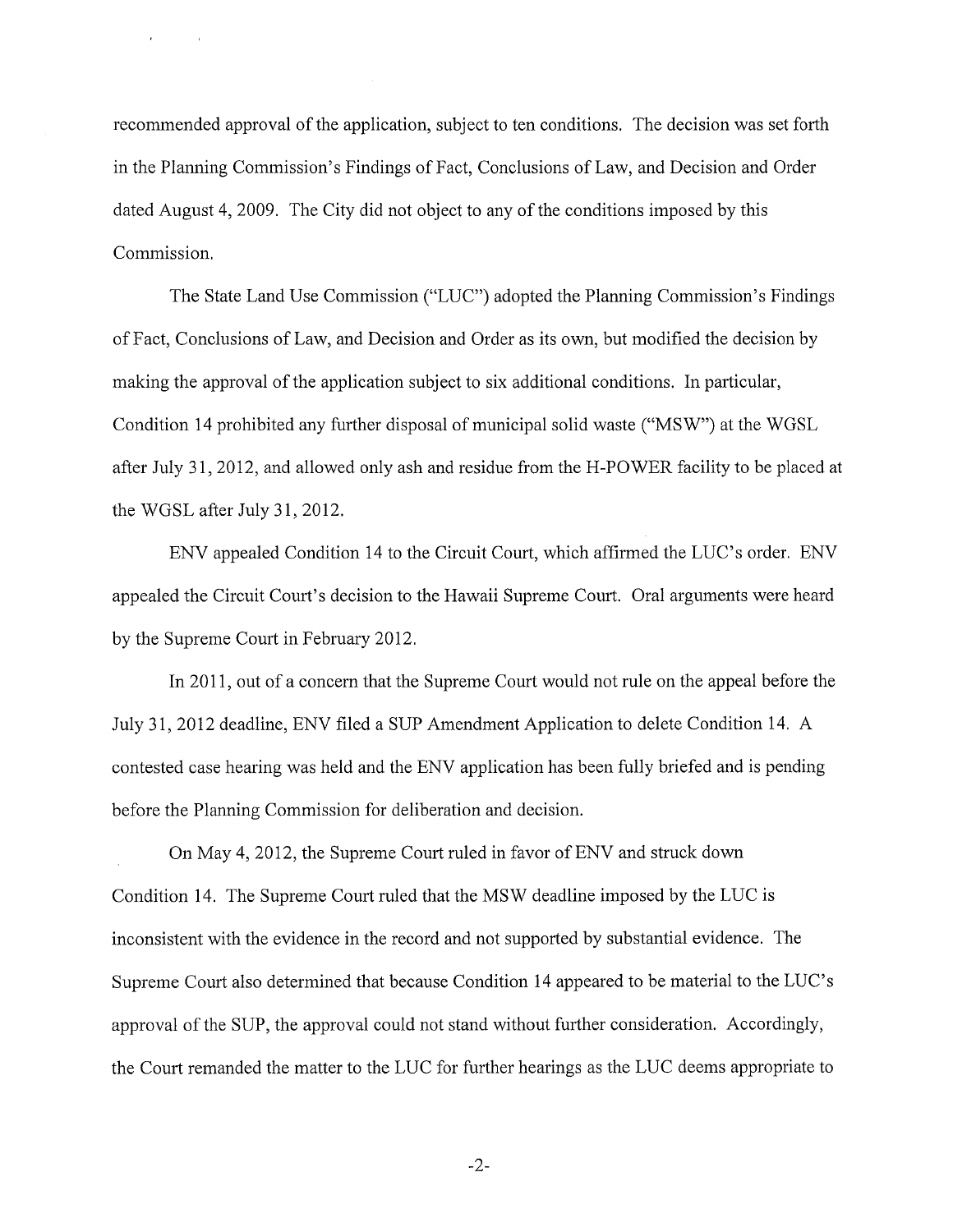determine whether the LUC would have reached the same conclusion (to approve the SUP) without the imposition of Condition 14.

At a meeting on September 14, 2012, the LUC decided to remand the Supreme Court case to the Planning Commission with a recommendation to consolidate the 2009 and 2011 SUP proceedings for decision-making. Since then, the Planning Commission has continued its consideration of the LUC's request to consolidate, based on the parties' representation that they intended to file a joint recommendation to the Planning Commission regarding both the consolidation and the subject matter of the remand.

On October 22, 2015, ENV appeared before the LUC to report on the status of the proceedings before the Planning Commission. ENV represented that it made progress in negotiating with Intervenor Ko Olina Community Association ("KOCA") as evidenced by the City's success in diverting additional waste streams from the landfill. The City reported, however, that the parties needed additional time to establish objectives for further landfill waste diversion. Thus, ENV and KOCA represented that they intended to file a stipulation with the Planning Commission to commit to an 18-month schedule to implement additional alternative uses or disposal methods to increase waste diversion. The parties estimated that they needed two months to agree on the stipulation that would memorialize the diversion objectives. The LUC agreed to this plan of action but requested that ENV and KOCA include Intervenor Colleen Hanabusa ("Hanabusa") in these negotiations.

On May 18, 2016, ENV, KOCA, and Hanabusa appeared before the LUC to provide an update on the status of the negotiations and proceedings before the LUC. ENV represented that during the nearly six months since it last appeared before the LUC, ENV and KOCA reviewed and discussed the objectives to include in the stipulation. ENV further represented that while

-3-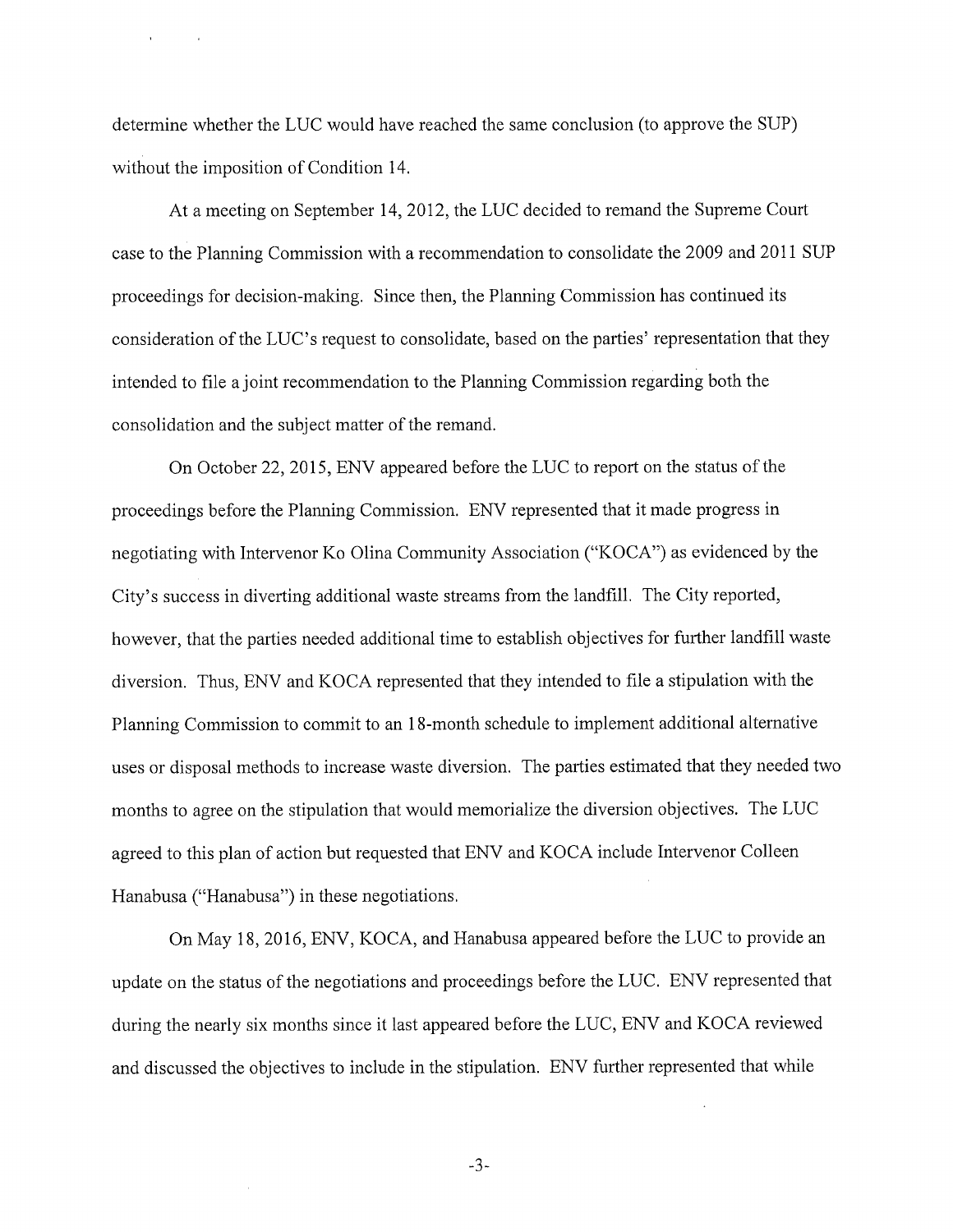this process took longer than initially anticipated, the parties ultimately reached a productive agreement. ENV and Intervenors KOCA, Maile Shimabukuro ("Shimabukuro"), and Schnitzer Steel Hawaii Corp. ("Schnitzer") signed the stipulation to continue proceedings before the Planning Commission to April 22, 2017. A copy of the stipulation was forwarded to Hanabusa, but Hanabusa stated that she would not sign the document. A copy of the partially-executed stipulation is attached hereto as Exhibit A (the "Stipulation").

Because ENV reached an agreement with four of the five parties, but is unable to obtain the concurrence of one party, it now moves to stay the proceedings to April 22, 2017 in accordance with the Stipulation.

### II. GROUNDS FOR GRANTING STAY

The Planning Commission has the discretion to stay the proceedings. Thus, the Planning Commission stayed these proceedings on May 25, 2012, after the Supreme Court's May 4, 2012 ruling that struck Condition 14 and remanded the matter to the LUC for further proceedings, and in February 2013, at the request of the parties.

A stay of proceedings to April 22, 2017 is appropriate and warranted because the parties have made progress that resulted in an agreement between the City, KOCA, Shimabukuro, and Schnitzer. A stay to April 22, 2017 will allow the parties to continue working toward the implementation of additional alternative uses or disposal methods to increase waste diversion, as set forth in Part III of this memorandum and in the partially-executed Stipulation attached hereto as Exhibit A.

### III. TERMS OF THE STAY OF PROCEEDINGS

In bringing this motion for stay of the proceedings before the Planning Commission, ENV seeks to implement the terms of the Stipulation that are agreed upon by four of the five

-4-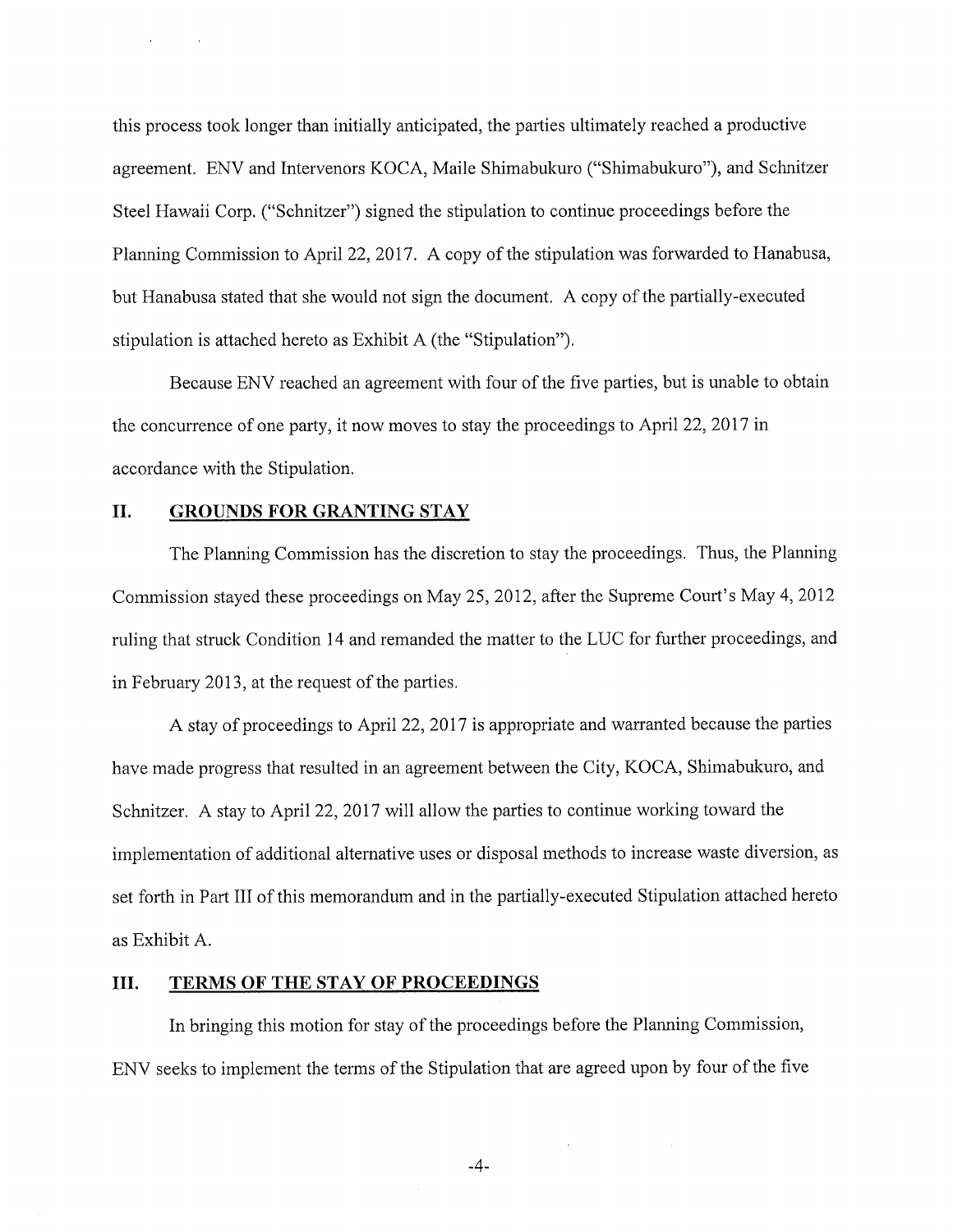parties. (See Exhibit A.) More specifically, ENV requests that the Planning Commission grant this motion in accordance with the terms set forth below.

During the stay of the proceedings, ENV will work to divert all waste from the landfill that can be disposed of by methods other than by landfilling, except if (1) H-POWER cannot accept the landfill waste or there is an emergency, and (2) there is no reasonably available alternative disposal method for the waste, by the following means:

A. Municipal Solid Waste, specifically:

(i) Residue: ENV will divert residue resulting from the H-POWER waste-toenergy process through H-POWER equipment improvements that will enable H-POWER to better filter residue to capture more of the burnable material and reduce the disposable waste. ENV will also continue to evaluate ways, including boiler optimization, to capture more of the residue at H-POWER.

(ii) Bulky waste: As of July 2015, ENV has diverted all bulky waste previously used to dispose of sludge from the landfill.

(iii) Unacceptable waste or waste rejected for disposal at H-POWER such as long wires, car parts, cables, and other oversized items: ENV will divert these wastes through H-POWER equipment improvements, such as the addition of a new waste shredder that will further process unacceptable waste so that these wastes may be incinerated at H-POWER. ENV is also investing in additional staff training at the WGSL to enhance inspections of incoming waste loads such that waste that could be burned at H-POWER will be identified and screened out in the future.

B. Ash (residue from H-POWER waste-to-energy process): ENV will follow the progress of facilities in Pasco County, Florida, and York County, Pennsylvania, that are

-5-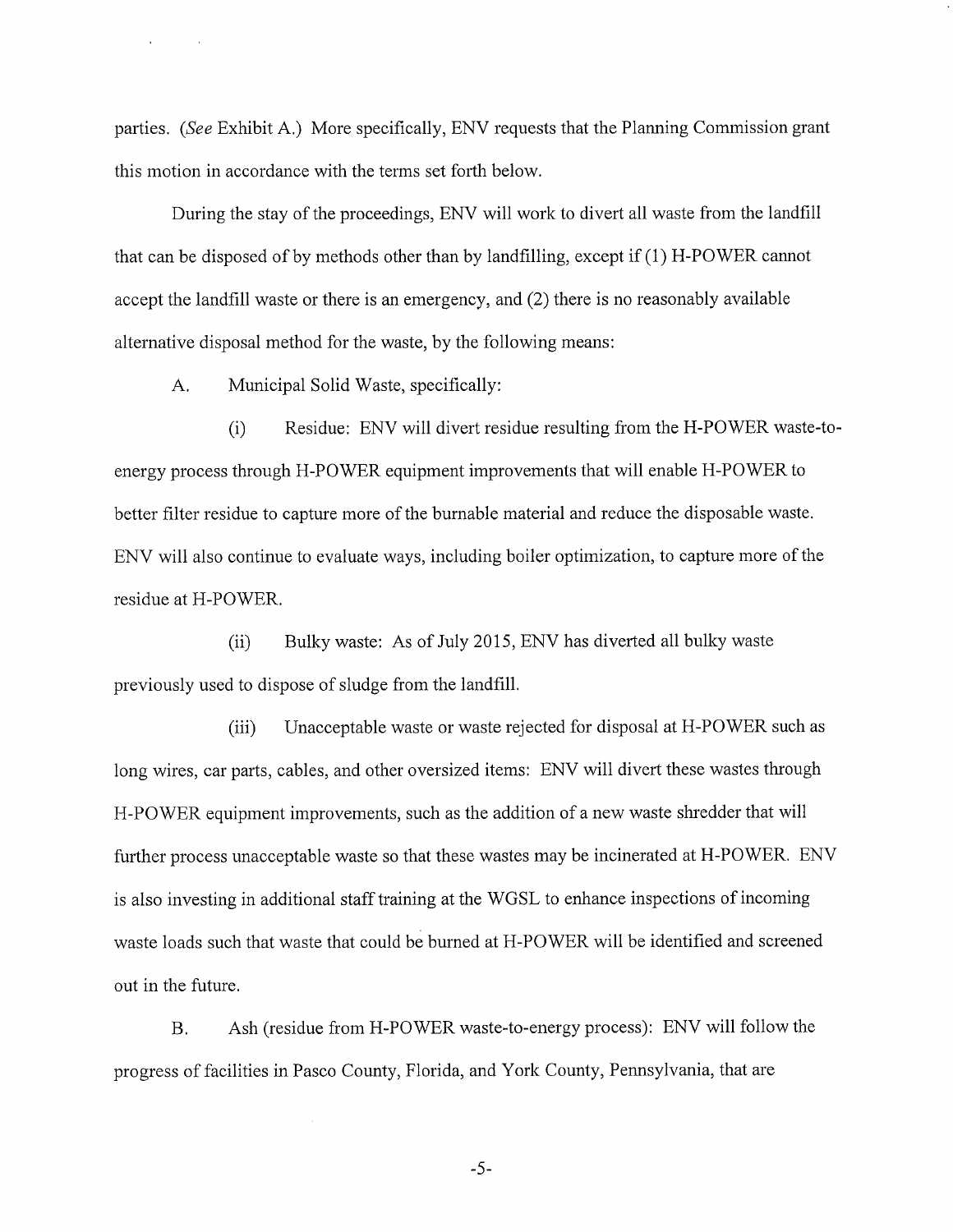pioneering ash reuse and will seek the Department of Health's approval of ash reuse projects modeled after these programs.

C. Automotive Shredder Waste ("ASR"), which comprises the majority of the Miscellaneous Special Waste category: The Department of Health has approved a pilot project for the City to evaluate the constituents of ASR to ensure it is compatible with the H-POWER system and/or determine what is needed to enable H-POWER processing.

D. Wastewater Treatment Plant Waste: ENV has diverted all sewage sludge produced by the City and County of Honolulu from the landfill as of July 2015. For sewage sludge from the private wastewater treatment plant, ENV will determine if adding water to the sludge or combining it with loads at the City's wastewater treatment plants will enable processing at H-POWER. For bar screening waste, ENV will institute enhanced odor control protocol or equipment to enable processing at H-POWER.

E. Homeowner Waste: ENV will continue efforts to establish a new refuse convenience center in the Campbell Industrial Park so there is an alternative depository for homeowner waste loads currently going to the landfill.

F. Outdated Food Waste: ENV will evaluate the constituents to determine compatibility with the H-POWER system to enable burning.

G. Treated Medical Waste: As of the end of December 2015, ENV has diverted all treated medical waste except for treated medical sharps.

H. Rendering Waste: Currently, only approximately 1,700 tons of rendering waste is disposed of at the landfill each year, and a single company is responsible for producing this waste stream. ENV intends to work with this company to further evaluate the rendering waste to

-6-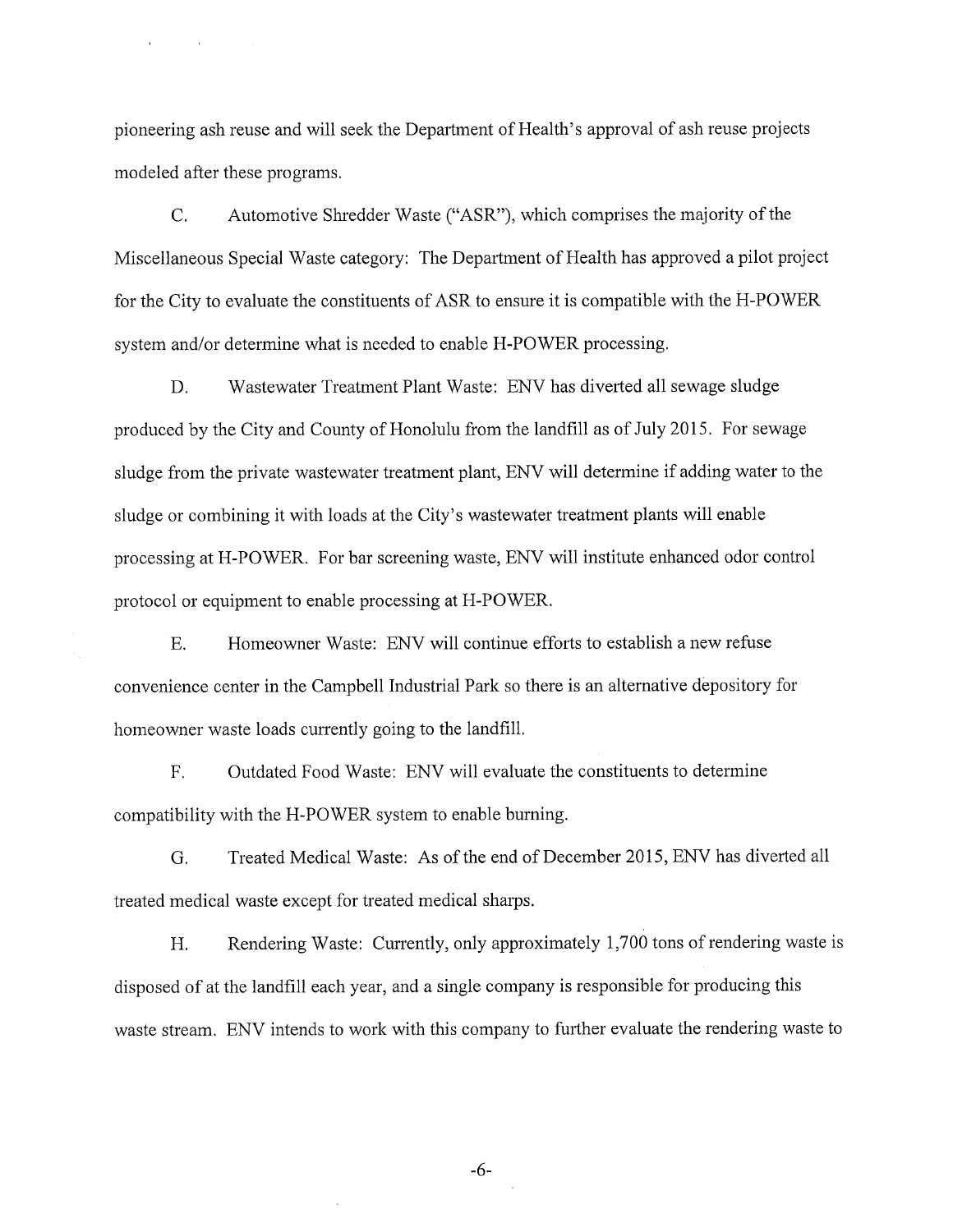determine whether it can be diverted from the landfill to H-POWER. In the interim, ENV will require this company to implement enhanced odor control measures for disposal at the landfill.

I. Animal Waste: ENV cannot divert large animal carcasses from the landfill because H-POWER does not have the ability to incinerate these large masses. However, ENV will work with the Department of Health to further characterize this waste, in particular the smaller animal carcasses, with the intent to burn this waste at H-POWER.

J. Petroleum Contaminated Soils and Asbestos-Containing Materials: These waste streams are already going to the private PVT landfill instead of WGSL.

above-referenced objectives. These reports shall be submitted on July 22, 2016, September 22, 2016, and March 22, 2017. ENV shall file three reports with the Planning Commission to update the status of the

#### IV. REQUESTED RELIEF

WHEREFORE, ENV requests that the Planning Commission stay the proceedings before the Planning Commission to April 22, 2017.

DATED: Honolulu, Hawaii, June 22, 2016.

DONNA Y. L. LEONG Corporation Counsel

By  $\left\langle \mathcal{H}\right\rangle$ 

KAMILLA C. K. CHAN Deputy Corporation Counsel Attorneys for Applicant DEPARTMENT OF ENVIRONMENTAL SERVICES, CITY AND COUNTY OF HONOLULU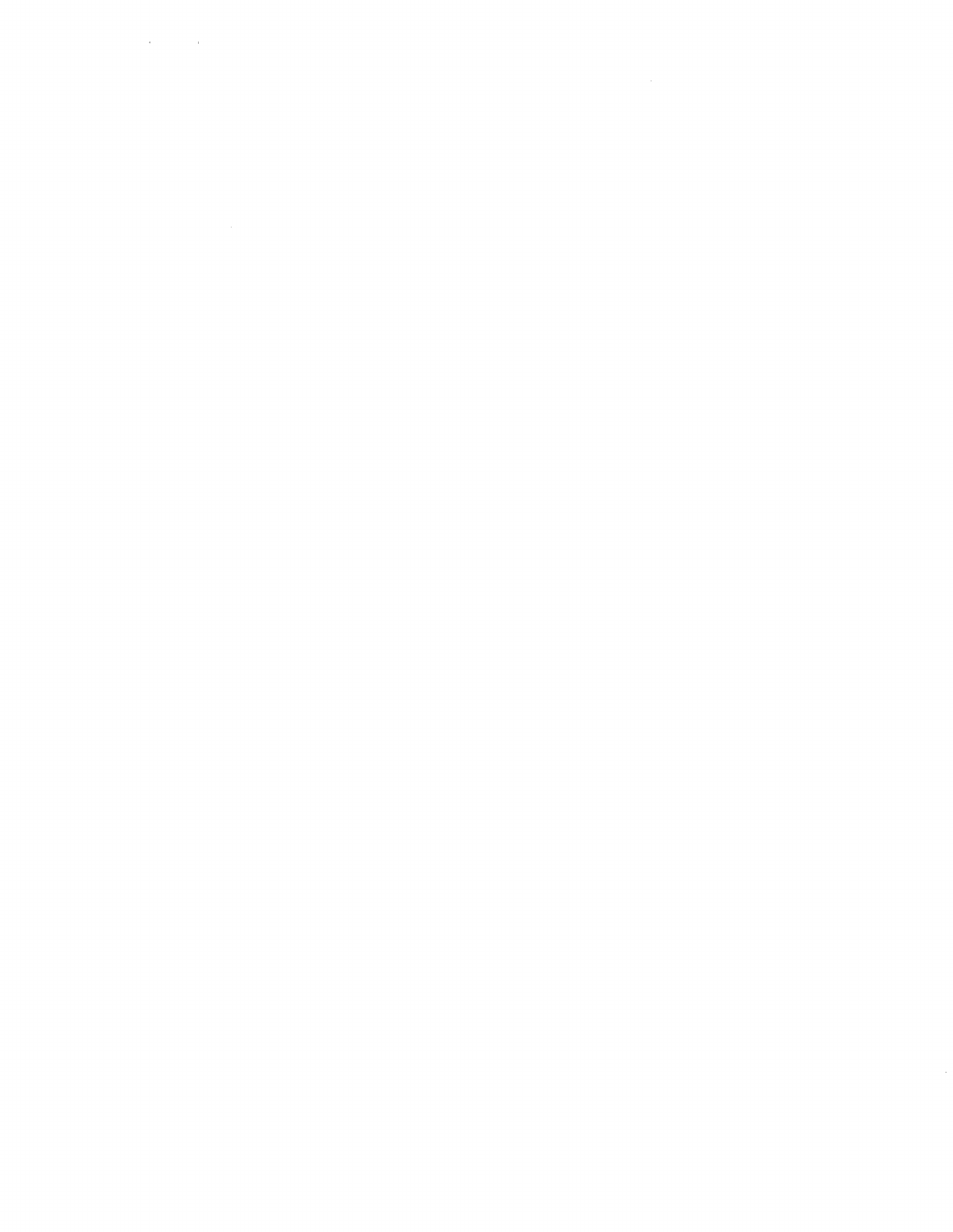DONNA Y. L. LEONG, 3226 Corporation Counsel KAMILLA C. K. CHAN, 9184 Deputy Corporation Counsel City and County of Honolulu Honolulu, Hawaii 96813 Telephone: 768-5168

## Attorneys for Applicant DEPARTMENT OF ENVIRONMENTAL SERVICES, CITY AND COUNTY OF HONOLULU

## BEFORE THE PLANNING COMMISSION OF THE CITY AND COUNTY OF HONOLULU

### STATE OF HAWAII

In the Matter of the Application of DEPARTMENT OF ENVIRONMENTAL SERVICES, CITY AND COUNTY OF HONOLULU For A New Special Use Permit To Supersede Existing Special Use Permit To Allow A 92.5-Acre Expansion And Time Extension For Waimanalo Gulch Sanitary Landfill, Waimanalo Gulch, O'ahu, Hawai'i, Tax Map Key: 9-2-03:72 And 73 In the Matter of the Application of DEPARTMENT OF ENVIRONMENTAL SERVICES, CITY AND COUNTY OF HONOLULU To delete Condition No. 14 of Special Use Permit No. 2008/SUP-2 (also referred to as Land Use Commission Docket No. 8P09-403) which states as follows: "14, Municipal solid waste shall be allowed at the WGSL up to July 31, 2012, provided that only ash and residue from H-POWER shall be allowed at the WGSL after July 31, 2012." ) ) ) ) ) ) ) ) ) ) ) )  $\acute{\text{)}}$ ) ) )  $\frac{1}{2}$ ) ) ) ) .<br>) ) ) ) ) .<br>(  $\big)$ 

FILE NO. 2008/SUP-2

STIPULATION AND ORDER TO CONTINUE PROCEEDINGS TO APRIL 22, 2017; CERTIFICATE OF SERVICE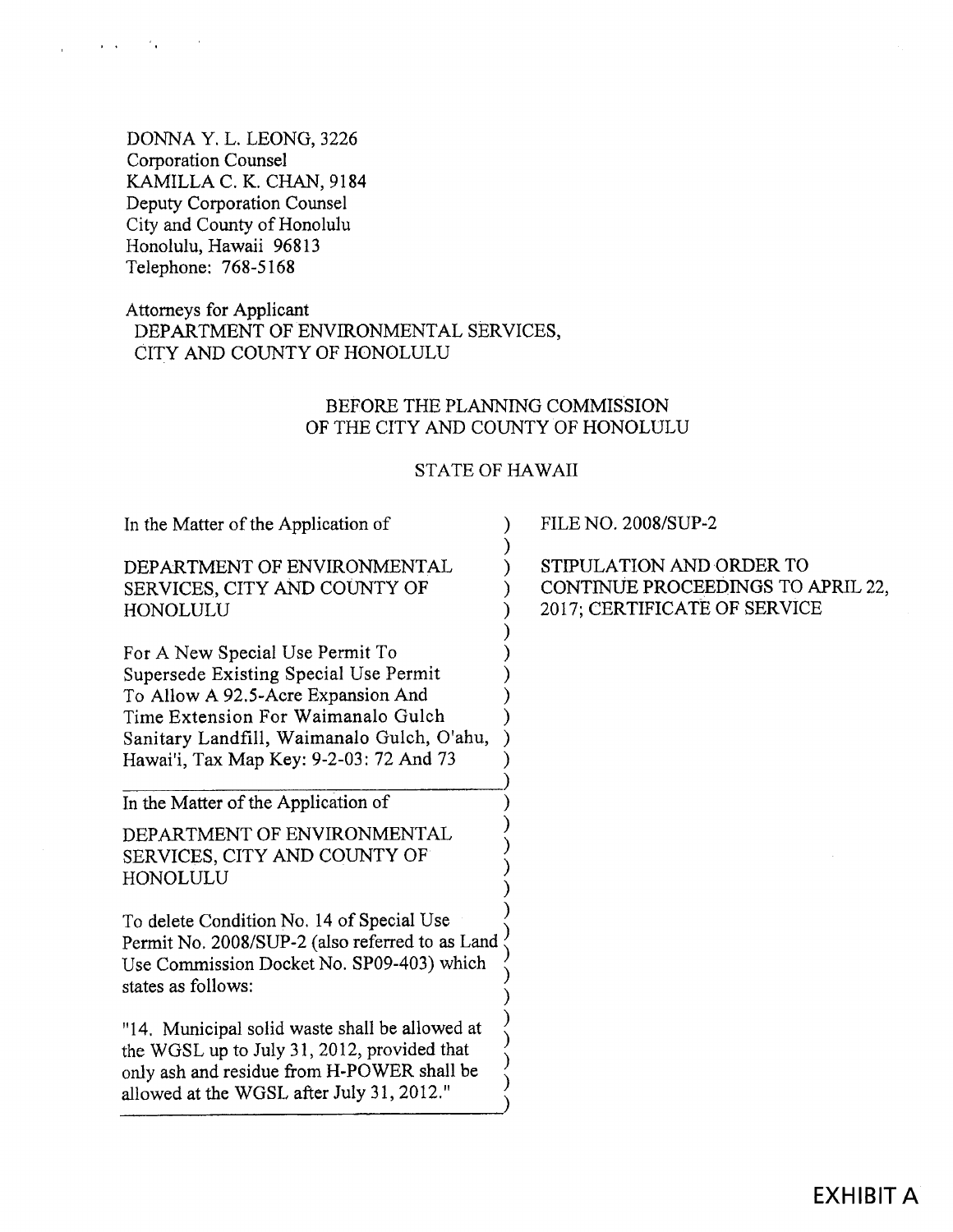## STIPULATION AND ORDER TO CONTINUE PROCEEDINGS UNTIL APRIL 22, 2017

### Applicant DEPARTMENT OF ENVIRONMENTAL SERVICES, CITY AND COUNTY

OF HONOLULU ("ENV"), and Intervenors KO OLINA COMMUNITY ASSOCIATION and

MAILE SHIMABUKURO, SCHNITZER STEEL HAWAII CORP., and COLLEEN

HANABUSA request that the Commission continue the proceedings to April 22, 2017.

During the continuation, ENV will work to divert all waste from the landfill that can be disposed of by a method other than by landfilling, except if (1) H-POWER cannot accept the landfill waste or there is an emergency, and (2) there is no reasonably available alternative

disposal method for the waste, by the following means:

 $\sim 10^{-1}$  km  $^{-1}$  ,  $\sim 10^{-1}$  km

- 1. Municipal Solid Waste, specifically:
- (a) Residue: ENV will divert residue resulting from the H-POWER waste-to-energy process through H-POWER equipment improvements that will enable H-POWER to better filter residue to capture more of the burnable material and reduce the disposable waste. ENV will also continue to evaluate ways, including boiler optimization, to capture more of the residue at H-POWER.
- (b) Bulky waste: As of July 2015, ENV has diverted all bulky waste previously used to dispose of sludge from the landfill.
- (c) Unacceptable waste or waste rejected for disposal at H-POWER such as long wires, car parts, cables, and other oversized items: ENV will divert these wastes through H-POWER equipment improvements, such as the addition of a new waste shredder that will further process unacceptable waste so that these wastes may be incinerated at H-POWER. ENV is also investing in additional staff training at the Waimanalo Gulch Sanitary Landfill ("WGSL") to enhance inspections of incoming waste loads such that waste that could be burned at H-POWER will be identified and screened out in the future.
- , Ash (residue from H-POWER waste-to-energy process): ENV will follow the progress of facilities in Pasco County, Florida, and York County, Pennsylvania, that are pioneering ash reuse and will seek the Department of Health's approval of ash reuse projects modeled after these programs,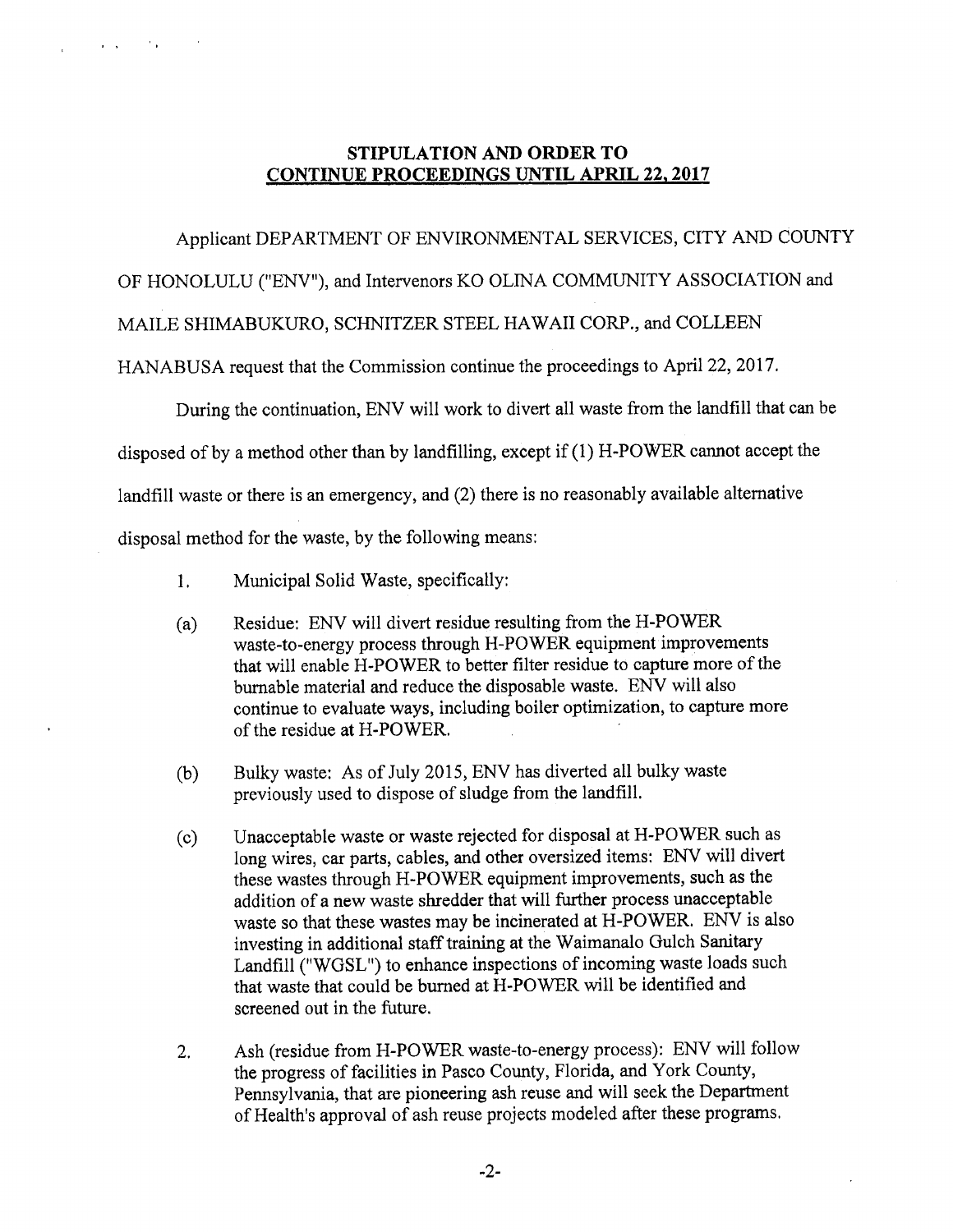. Automotive Shredder Waste ("ASR"), which comprises the majority of the Miscellaneous Special Waste category: The Department of Health has approved a pilot project for the City to evaluate the constituents of ASR to ensure it is compatible with the H-POWER system and/or determine what is needed to enable H-POWER processing.

 $\sim 10^{-12}$  km  $^{-1}$  M  $_{\odot}$ 

- , Wastewater Treatment Plant Waste: ENV has diverted all sewage sludge produced by the City and County of Honolulu from the landfill as of July 2015. For sewage sludge from the private wastewater treatment plant, ENV will determine if adding water to the sludge or combining it with loads at the City's wastewater treatment plants will enable processing at H-POWER. For bar screening waste, ENV will institute enhanced odor control protocol or equipment to enable processing at H-POWER.
- $5<sub>1</sub>$ Homeowner Waste: ENV will continue efforts to establish a new refuse convenience center in the Campbell Industrial Park so there is an alternative depository for homeowner waste loads currently going to the landfill.
- 6. Outdated Food Waste: ENV will evaluate the constituents to determine compatibility with the H-POWER system to enable burning.
- , Treated Medical Waste: As of the end of December 2015, ENV has diverted all treated medical waste except for treated medical sharps.
- 8. Rendering Waste: Currently, only approximately 1,700 tons of rendering waste is disposed of at the landfill each year, and a single company is responsible for producing this waste stream. ENV intends to work with this company to further evaluate the rendering waste to determine whether it can be diverted from the landfill to H-POWER. In the interim, ENV will require this company to implement enhanced odor control measures for disposal at the landfill.
- 9. Animal Waste: ENV cannot divert large animal carcasses from the landfill because H-POWER does not have the ability to incinerate these large masses. However, ENV will work with the Department of Health to further characterize this waste, in particular the smaller animal carcasses, with the intent to bum this waste at H-POWER.
- 10. Petroleum Contaminated Soils and Asbestos-Containing Materials: These waste streams are already going to the PVT landfill instead of WGSL.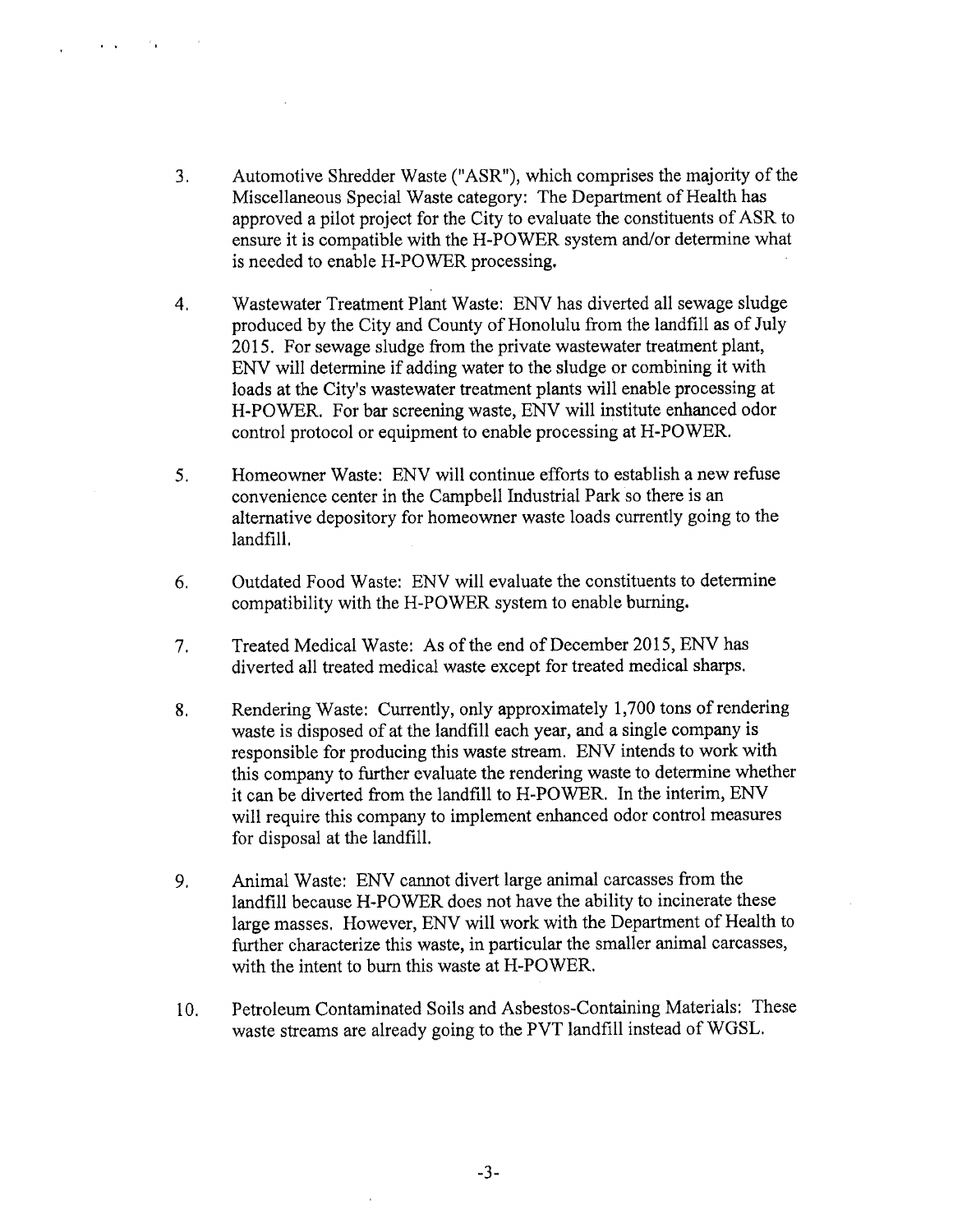$\mathbf{v} = \mathbf{v}$  ,  $\mathbf{v} = \mathbf{v}$  ,  $\mathbf{v} = \mathbf{v}$ 

ENV shall file three reports with the Commission to update the status of the

above-referenced objectives. These reports shall be submitted on June 22, 2016, September 22,

2016, and March 22, 2017.

DATED: Honolulu, Hawaii, Chambridge Communication of the UATED: Honolulu, Hawaii,

KAMILLA C. K. CHAN Deputy Corporation Counsel Attorney for Applicant DEPARTMENT OF ENVIRONMENTAL SERVICES, CITY AND COUNTY OF HONOLULU

N L! SANDISON DEAN H. ROBB TIM LUI-KWAN ARSIMA A. MULLER Attomeys for Intervenor SCHNITZER STEEL HAWAII CORP.

CALVERT G. CHIPCHASE CHRISTOPHER T. GOODWIN Attorneys for Intervenors KO OLINA COMMUNITY ASSOCIATION and MAILE SHIMABUKURO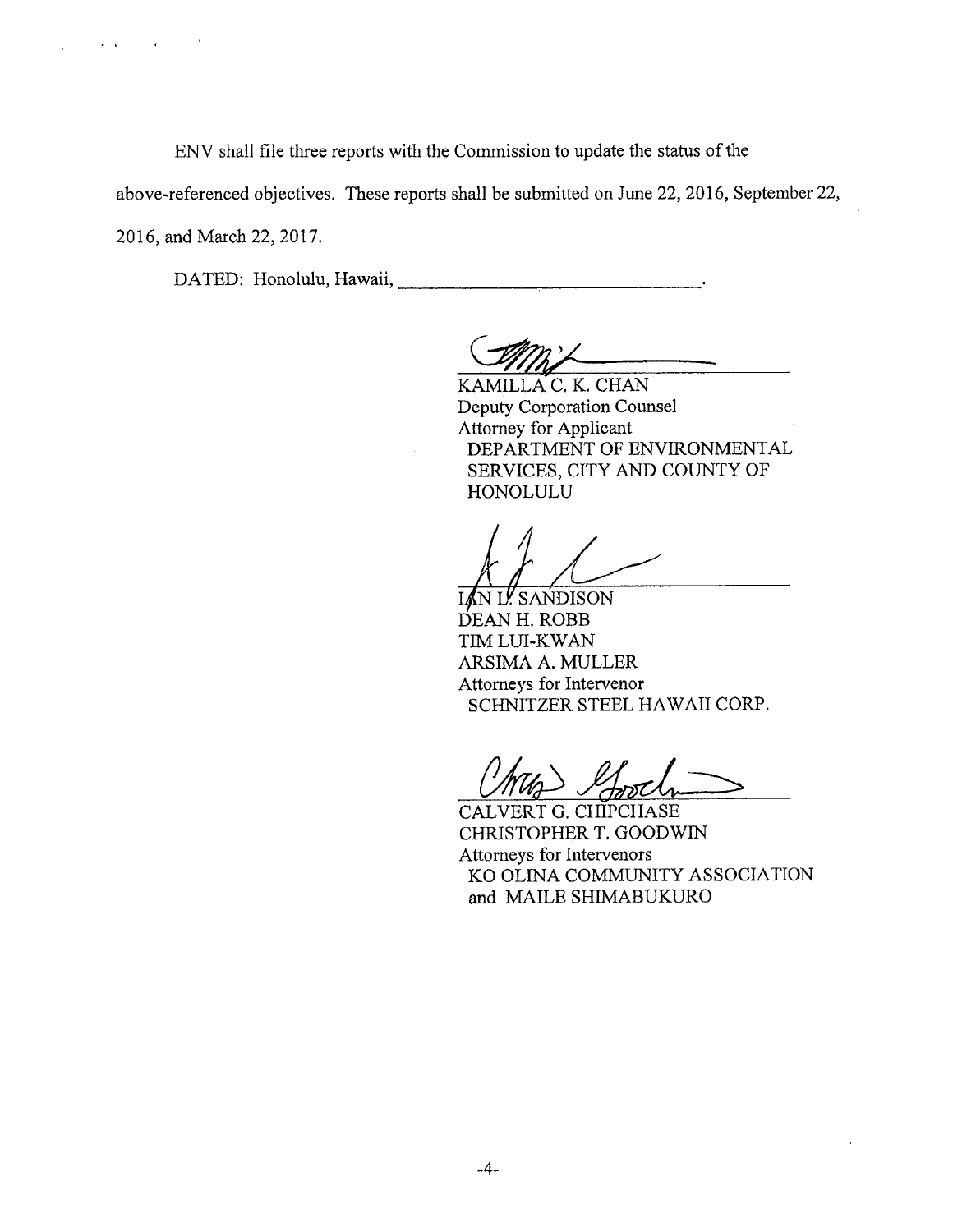RICHARD D. WURDEMAN Attorney for Intervenor COLLEEN HANABUSA

 $\Delta \sim 10^{11}$  m  $^{-1}$ 

 $\mathcal{L}^{\text{max}}_{\text{max}}$ 

### APPROVED AND SO ORDERED:

Authorized Representative of the Honolulu Planning Commission

FILE NO. 2008/SUP-2, In the Matter of the Application of DEPARTMENT OF ENVIRONMENTAL SERVICES, CITY AND COUNTY OF HONOLULU - Stipulation and Order to Continue Proceedings to April 22, 2017

09-01760/483350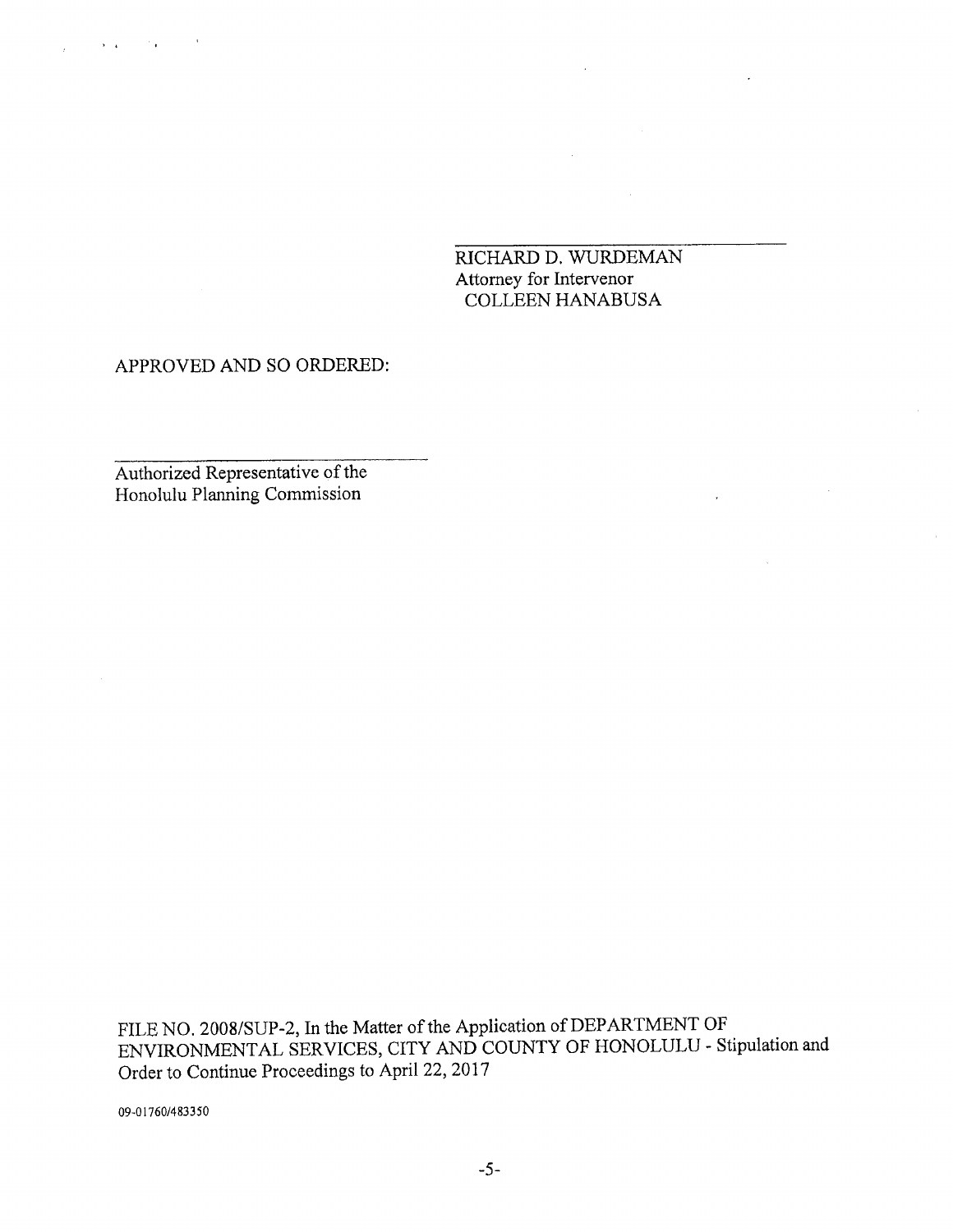## BEFORE THE PLANNING COMMISSION OF THE CITY AND COUNTY OF HONOLULU

# STATE OF HAWAII

| In the Matter of the Application of                                                                                                                                                                                                           | <b>FILE NO. 2008/SUP-2</b>    |
|-----------------------------------------------------------------------------------------------------------------------------------------------------------------------------------------------------------------------------------------------|-------------------------------|
| DEPARTMENT OF ENVIRONMENTAL<br>SERVICES, CITY AND COUNTY OF<br>HONOLULU                                                                                                                                                                       | <b>CERTIFICATE OF SERVICE</b> |
| For A New Special Use Permit To<br>Supersede Existing Special Use Permit<br>To Allow A 92.5-Acre Expansion And<br>Time Extension For Waimanalo Gulch<br>Sanitary Landfill, Waimanalo Gulch, O'ahu,<br>Hawai'i, Tax Map Key: 9-2-03: 72 And 73 |                               |
| In the Matter of the Application of<br>DEPARTMENT OF ENVIRONMENTAL<br>SERVICES, CITY AND COUNTY OF<br>HONOLULU                                                                                                                                |                               |
| To delete Condition No. 14 of Special Use<br>Permit No. 2008/SUP-2 (also referred to as Land)<br>Use Commission Docket No. SP09-403) which<br>states as follows:                                                                              |                               |
| "14. Municipal solid waste shall be allowed at<br>the WGSL up to July 31, 2012, provided that<br>only ash and residue from H-POWER shall be<br>allowed at the WGSL after July 31, 2012."                                                      |                               |

## CERTIFICATE OF SERVICE

I HEREBY CERTIFY that a copy hereof was served upon the following by mailing the

same, postage prepaid, on June 22, 2016:

 $\sim$ 

 $\Delta$